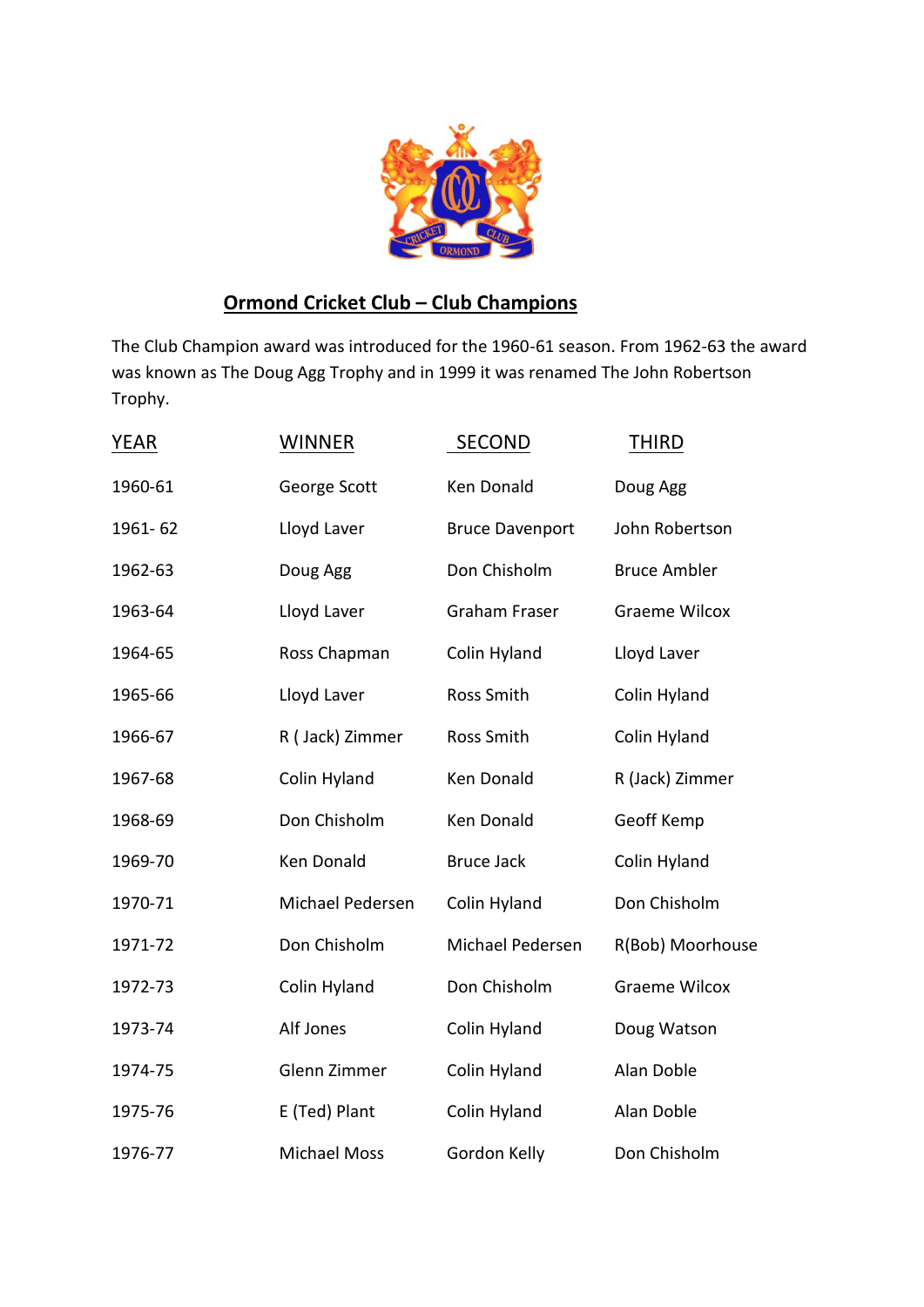| YEAR      | <b>WINNER</b>          | <b>SECOND</b>           | THIRD                  |
|-----------|------------------------|-------------------------|------------------------|
| 1977-78   | <b>Michael Moss</b>    | Andrew Chisholm         | Peter Scott            |
| 1978-79   | E (Ted) Plant          | Kelvin Greenway         | Peter Scott            |
| 1979-80   | Graeme Johnson         | Peter Scott             | Alan Doble             |
| 1980-81   | Michael Pedersen       | Graeme Johnson          | Peter Everett          |
| 1981-82   | Colin Hyland           | Neil Barry              | Andrew Chisholm        |
| 1982-83   | Andrew Chisholm        | E (Ted) Plant           | Charles (Butch) Rogers |
| 1983-84   | Peter Scott            | Paul Forsyth            | <b>Brian Friend</b>    |
| 1984-85   | <b>Trevor Forrest</b>  | Paul Marron             | <b>Trevor Little</b>   |
| 1985-86   | Mark Carracher         | <b>Michael Moss</b>     | Ian Shields            |
| 1986-87   | <b>Michael Moss</b>    | Peter Scott             | Marc Blundy            |
| 1987-88   | Mark Carracher         | Peter Radford           | Gary Watts             |
| 1988-89   | <b>Greg Horsey</b>     | <b>Trevor Little</b>    | Andrew Horsefield      |
| 1989-90   | Craig Horsey           | Peter Scott             | <b>Trevor Forrest</b>  |
| 1990-91   | Neil Lockhart          | <b>Greg Horsey</b>      | Craig Hill             |
| 1991-92   | <b>Greg Horsey</b>     | Craig Paturzo           | Phil Warren            |
| 1992-93   | Neil Lockhart          | <b>Geoff Cowen</b>      | Phil Warren            |
| 1993-94   | Phil Warren            | <b>Andrew Corcoran</b>  | <b>Geoff Cowen</b>     |
| 1994-95   | Peter Burke            | <b>Michael Williams</b> | Phil Warren            |
| 1995-96   | Rod Chisholm           | Glenn Johnston          | Peter Radford          |
| 1996-97   | Phil Warren            | <b>Andrew Corcoran</b>  | Adam Fitzgerald        |
| 1997-98   | Phil Warren            | <b>Russell Oaten</b>    | <b>Geoff Cowen</b>     |
| 1998-99   | Leigh Abbey            | <b>Scott Gillespie</b>  | David Dinon            |
| 1999-2000 | <b>Scott Gillespie</b> | Steven Haddy            | lan Kimpton            |
| 2000-01   | <b>Warren Barker</b>   | Glenn Johnston          | <b>Travis Grabert</b>  |
| 2001-02   | Glenn Johnston         | Gethan Chiu             | Michael McCarthy       |